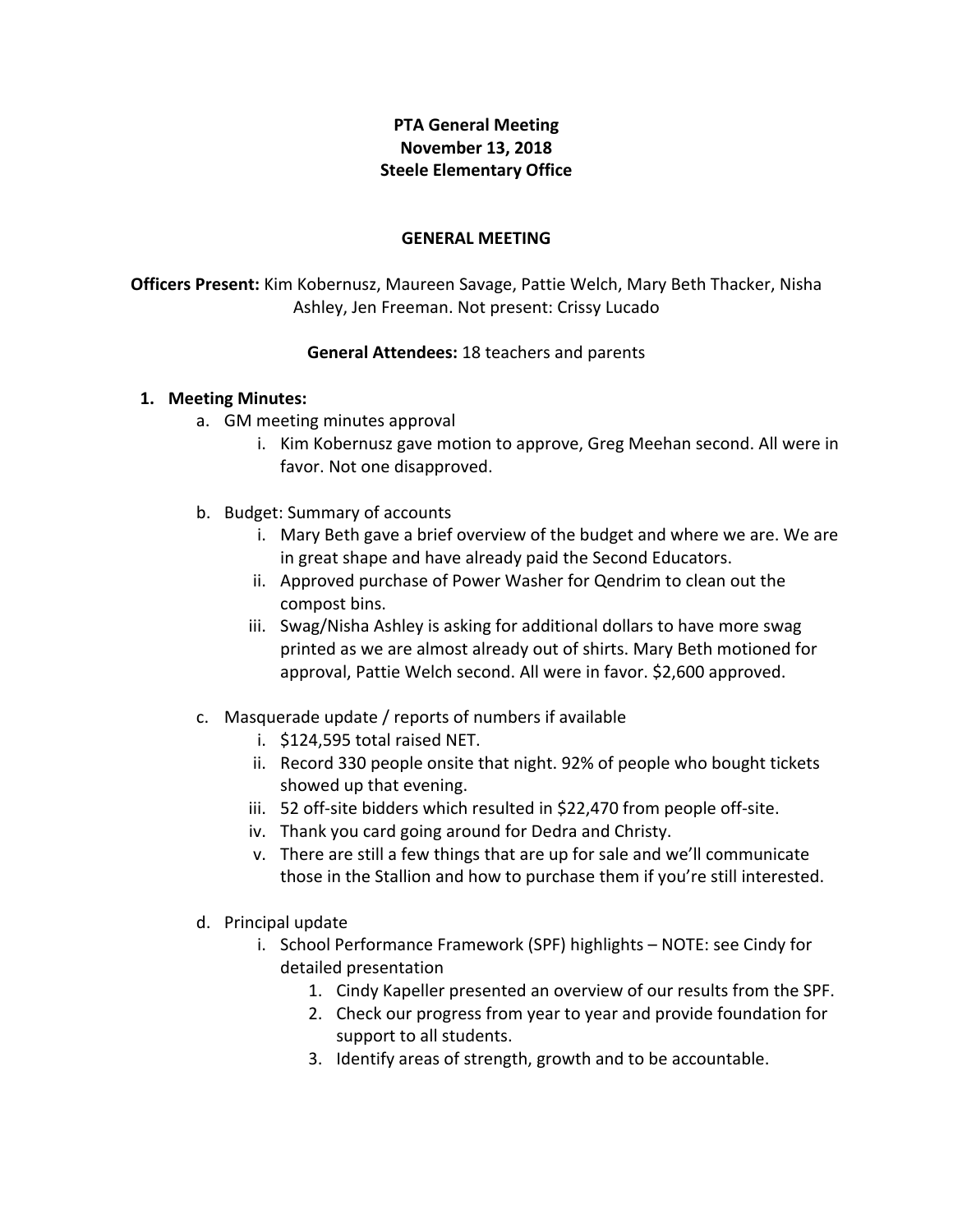- 4. SPF requires us to measure academic gaps between overall population and our subgroups (students of color, students of poverty, and students with disabilities).
- 5. We still fall into the Green rating for overall school performance.
- 6. We are part of a 16-network school. In our network 8 dropped from Green to Yellow. We maintained which is great but every year that gets a little bit harder.
- 7. How much are students growing academically: 52.78%
- 8. Are student performing at or above grade level: 85.87%
- 9. How engaged and satisfied are students and families: 66.67%
- 10. Students of color: 53.70%
- 11. Students of poverty: 94.4%
- 12. Students with disabilities: 100%
- 13. Celebrations:
	- a. Status rating of Blue for achievement status
	- b. Closing gap with our subgroups
	- c. Early literacy catch up those below grade level: Blue rating
	- d. English Language Arts compared to similar schools: Green in 2018. We are overall Yellow because SPF is a 2-year average and in 2017 we were Red.
	- e. ELA achievement: Green rating in 2018. We are overall Yellow because SPF is a 2-year average and in 2017 we were Yellow.
- 14. Areas of Growth:
	- a. Closing achievement gap for student of color at Steele compared to overall population here at Steele.
	- b. Closing the growth and achievement gap with similar school in math and science.
	- c. Parent and student perception and attendance: 66.7%
		- i. Parent survey: 87.73% favorable
		- ii. Student survey: 86.98% favorable
		- iii. Student attendance: 61% of students at 95% attendance. This means a child could miss 8.75 days to be at 95%.
- 15. Similar schools that we are compared against:
	- a. Bill Roberts K-8
	- b. Swigert International School (IB)
	- c. Steck
	- d. Slavens K-8
	- e. Polaris (HGT)
	- f. C3 / Creativity Challenge Community
	- g. Cory (HGT)
	- h. Carson
	- i. Bromwell